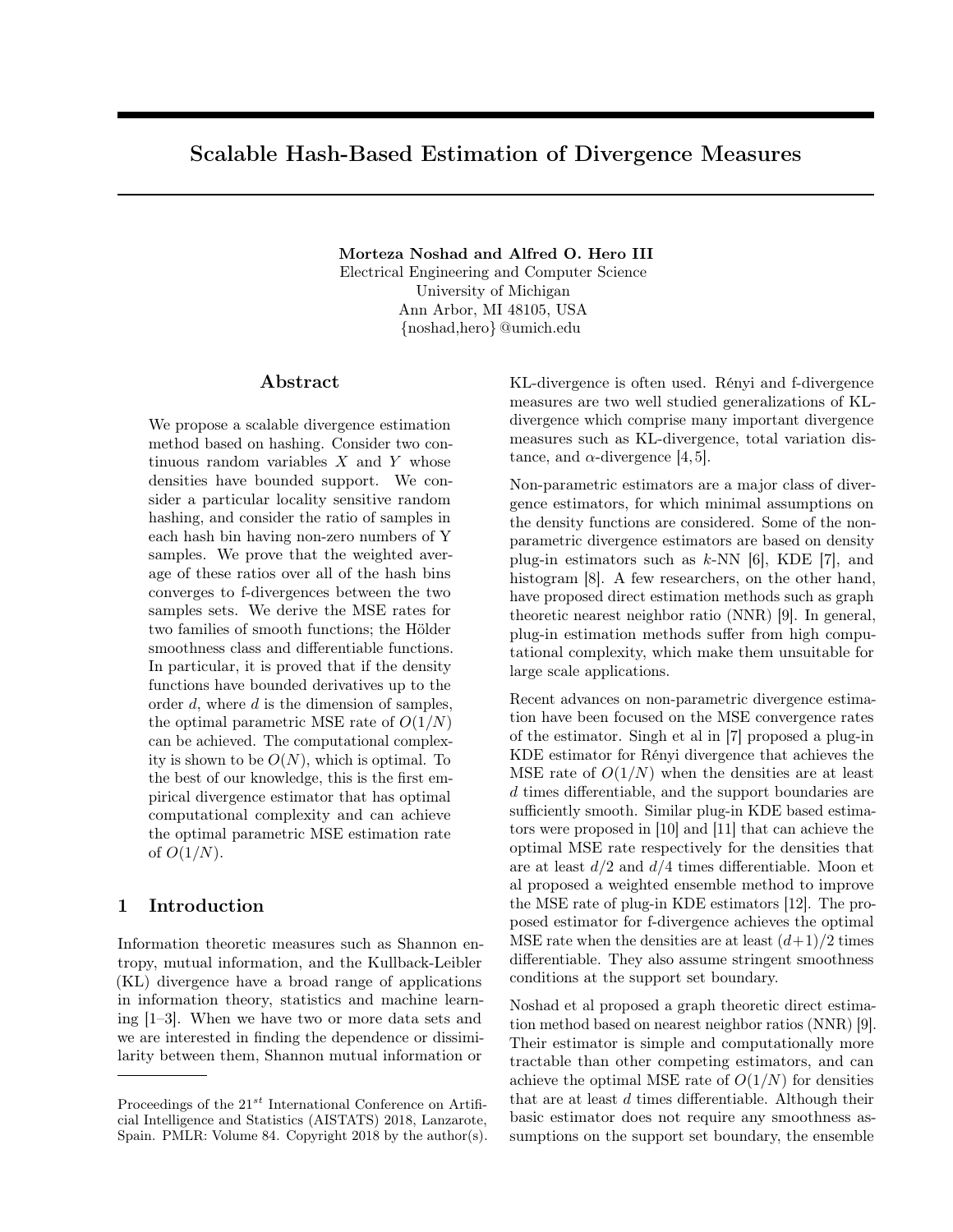estimator variant of their estimator does.

In spite of achieving the optimal theoretical MSE rate by aforementioned estimators, there remain serious. The first challenge is the high computational complexity of the estimator. Most KDE based estimators require runtime complexity of  $O(N^2)$ , which is not suitable for large scale applications. The NNR estimator proposed in [9] has the runtime complexity of  $O(kN \log N)$ , which is faster than the previous estimators. However, in [9] they require k to grow sub-linearly with  $N$ , which results in much higher complexity than linear runtime complexity. The other issue is the smoothness assumptions made on the support set boundary. Almost all previously proposed estimators assume extra smoothness conditions on the boundaries, which may not hold practical applications. For example, the method proposed in [7] assumes that the density derivatives up to order d vanish at the boundary. Also it requires numerous computations at the support boundary, which become complicated when the dimension increases. The Ensemble NNR estimator in [9] assumes that the density derivatives vanish at the boundary. To circumvent this issue, Moon et al [12] assumed smoothness conditions at the support set boundary. However, these conditions may not hold in practice.

In this paper we propose a low complexity divergence estimator that can achieve the optimal MSE rate of  $O(1/N)$  for the densities with bounded derivatives of up to d. Our estimator has optimal runtime complexity of  $O(N)$ , which makes it an appropriate tool for large scale applications. Also in contrast to other competing estimators, our estimator does not require stringent smoothness assumptions on the support set boundary.

The structure of the proposed estimator borrows ideas from hash based methods for KNN search and graph constructions problems [13, 14], as well as from the NNR estimator proposed in [9]. The advantage of hash based methods is that they can be used to find the approximate nearest neighbor points with lower complexity as compared to the exact k-NN search methods. This suggests that fast and accurate algorithms for divergence estimation may be derived from hashing approximations of k-NN search. Noshad et al [9] consider the k-NN graph of Y in the joint data set  $(X, Y)$ , and show that the average exponentiated ratio of the number of X points to the number of Y points among all k-NN points is proportional to the Rényi divergence between the X and Y densities. It turns out that for estimation of the density ratio around each point we really do not need to find the exact  $k$ -NN points, but only need sufficient local samples from X and Y around each point. By using a randomized locality sensitive hashing (LSH), we find the closest points in Euclidean space. In this manner, applying ideas from the NNR estimation

and hashing techniques to KNN search problem, we obtain a more efficient divergence estimator. Consider two sample sets  $X$  and  $Y$  with a bounded density support. We use a particular two-level locality sensitive random hashing, and consider the ratio of samples in each bin with a number of Y samples. We prove that the weighted average of these ratios over all of the bins can be made to converge almost surely to f-divergences between the two samples populations. We also argue that using the ensemble estimation technique provided in [2], we can achieve the optimal parametric rate of  $O(1/N)$ . Furthermore, using a simple algorithm for online estimation method has  $O(N)$  complexity and  $O(1/N)$  convergence rate, which is the first optimal online estimator of its type.

The rest of the paper is organized as follows. In Section 2, we recall the definition of f-divergence and introduce the Hash-Based (HB) estimator. In Section 3, we provide the convergence theorems and propose the Ensemble Hash-Based (EHB) estimator. In Section 4, we propose the online version of the proposed HB and EHB estimator. In Section 5 we give proofs for the convergence results. Finally, in Section 6 we validate our theoretical results using numerical and real data experiments.

### 2 Hash-Based Estimation

In this section, we first introduce the f-divergence measure and propose a hash-based estimator.

Consider two density functions  $f_1$  and  $f_2$  with common bounded support set  $\mathcal{X} \subseteq \mathbb{R}^d$ .

The f-divergence is defined as follows [5].

$$
D_g(f_1(x)||f_2(x)) := \int g\left(\frac{f_1(x)}{f_2(x)}\right) f_2(x) dx
$$

$$
= \mathbb{E}_{f_2}\left[g\left(\frac{f_1(x)}{f_2(x)}\right)\right],\tag{1}
$$

where  $q$  is a smooth and convex function such that  $g(1) = 0$ . KL-divergence, Hellinger distance and total variation distance are particular cases of this family. Note that for estimation, we don't need convexity of g and  $g(1) = 0$ . Assume that the densities are lower bounded by  $C_L > 0$  and upper bounded by  $C_U$ . Assume  $f_1$  and  $f_2$  belong to the Hölder smoothness class with parameter  $\gamma$ :

**Definition** Given a support  $\mathcal{X} \subseteq \mathbb{R}^d$ , a function f:  $\mathcal{X} \to \mathbb{R}$  is called Hölder continuous with parameter  $0 < \gamma \leq 1$ , if there exists a positive constant  $G_f$ , possibly depending on  $f$ , such that

$$
|f(y) - f(x)| \le G_f \|y - x\|^\gamma,
$$
 (2)

for every  $x \neq y \in \mathcal{X}$ .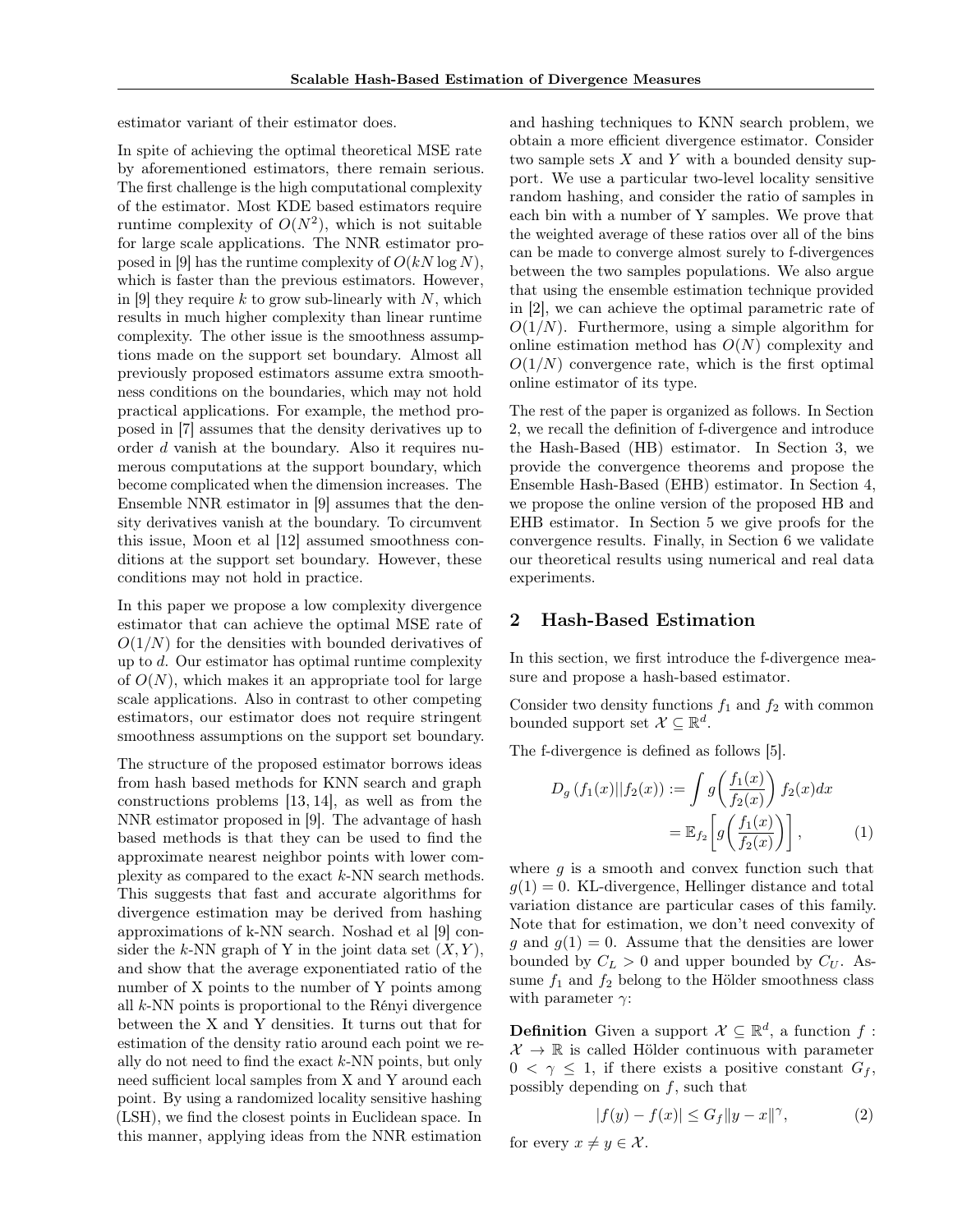The function  $q$  in (1) is also assumed to be Lipschitz continuous; i.e. g is Hölder continuous with  $\gamma = 1$ .

**Remark 1** The  $\gamma$ -Hölder smoothness family comprises a large class of continuous functions including continuously differentiable functions and Lipschitz continuous functions. Also note that for  $\gamma > 1$ , any  $\gamma$ -Hölder continuous function on any bounded and continuous support is constant.

Hash-Based Divergence Estimator: Consider the i.i.d samples  $X = \{X_1, ..., X_N\}$  drawn from  $f_1$  and  $Y = \{Y_1, ..., Y_M\}$  drawn from  $f_2$ . Define the fraction  $\eta := M/N$ . We define the set  $Z := X \cup Y$ . We define a positive real valued constant  $\epsilon$  as a user-selectable parameter of the estimator to be defined in 5. We define the hash function  $H_1: \mathbb{R}^d \to \mathbb{Z}^d$  as

$$
H_1(x) = [h_1(x_1), h_1(x_2), ..., h_1(x_d)], \qquad (3)
$$

where  $x_i$  is the projection of x on the *i*th coordinate, and  $h_1(x): \mathbb{R} \to \mathbb{Z}$  is defined as

$$
h_1(x) = \left\lfloor \frac{x+b}{\epsilon} \right\rfloor, \tag{4}
$$

for fixed b. Let  $\mathcal{F} := \{1, 2, ..., F\}$ , where  $F := c_H N$  and  $c_H$  is a fixed real number. We define a random hash function  $H_2: \mathbb{Z}^d \to \mathcal{F}$  with a uniform density on the output and consider the combined hashing  $H(x) :=$  $H_2(H_1(x))$ , which maps the points in  $\mathbb{R}^d$  to  $\mathcal{F}$ .

Consider the mappings of the sets  $X$  and  $Y$  using the hash function  $H(x)$ , and define the vectors N and M to respectively contain the number of collisions for each output bucket from the set  $F$ . We represent the bins of the vectors  $N$  and  $M$  respectively by  $N_i$  and  $M_i$ ,  $1 \leq i \leq F$ .

The hash based f-divergence estimator is defined as

$$
\widehat{D}_g(X,Y) := \max \left\{ \frac{1}{M} \sum_{\substack{i \leq F \\ M_i > 0}} M_i \widetilde{g}\left(\frac{\eta N_i}{M_i}\right), 0 \right\}, \quad (5)
$$

where  $\widetilde{g}(x) := \max\{g(x), g(C_L/C_U)\}.$ 

Note that if the densities  $f_1$  and  $f_2$  are almost equal, then for each point  $Y_i$ ,  $N_i \approx M_i$ , and thus  $D_g(X, Y)$ tends to zero, as required. Algorithm 1 shows the HB estimation procedure. We first find the sets of all hashed points in X and Y (lines 1 and 2). Then the number of collisions is counted (lines 3-5), and the divergence estimate is computed (line 6).

Similar to most of LSH structures, computing the hashing output in our estimator is of  $O(1)$  complexity, and does not depend on  $\epsilon$ . Thus, the computational complexity of Algorithm 1 is  $O(M)$ .

Algorithm 1: HB Estimator of f-Divergence  
\nInput : Data sets 
$$
X = \{X_1, ..., X_N\}
$$
,  
\n $Y = \{Y_1, ..., Y_M\}$   
\n/\* Find the sets of all hashed points in X  
\nand Y  
\n1  $X' \leftarrow H(X)$ .  
\n2  $Y' \leftarrow H(Y)$ .  
\n3 for each  $i \in \mathcal{F}$  do  
\n/\* Find the number of collisions at bin i  
\n\*/  
\n4  $N_i \leftarrow |X' = i|$   
\n5  $M_i \leftarrow |Y' = i|$   
\n6  $\widehat{D} \leftarrow \max \{\frac{1}{M} \sum_{M_i > 0} M_i \widetilde{g}(\eta N_i/M_i), 0\}$ ,

3 Convergence Results

 $\textbf{Output}: D \text{ }$ 

In the following theorems we state upper bounds on the bias and variance rates. Let  $\mathbb{B}[T] = \mathbb{E}[T] - T$ and  $\mathbb{V}[\hat{T}] = \mathbb{E}[\hat{T}^2] - \mathbb{E}[\hat{T}]^2$ , respectively represent the bias and variance of  $\hat{T}$ , which is an estimator of the parameter T. Then, the following provides a bound on the bias of the proposed estimator.

**Theorem 3.1** Assume that  $f_1$  and  $f_2$  are density functions with bounded common support set  $\mathcal{X} \in \mathbb{R}^d$  and satisfying  $\gamma$ -Hölder smoothness. The bias of the proposed estimator for f-divergence with function g can be bounded as

$$
\mathbb{B}\Big[\widehat{D}_g(X,Y)\Big] = O(\epsilon^{\gamma}) + O\bigg(\frac{1}{N\epsilon^d}\bigg).
$$

Remark 2 In order for the estimator to be asymptotically unbiased,  $\epsilon$  needs to be a function of N. The optimum bias rate of  $O((\frac{1}{N})^{\gamma/(\gamma+d)})$  can be achieved for  $\epsilon = O\left(\left(\frac{1}{N}\right)^{\gamma/(\gamma+d)}\right)$ .

In the following we propose an upper bound on the variance that is independent of  $\epsilon$ .

**Theorem 3.2** Let  $\eta = M/N$  be fixed. The variance of the estimator (5) can be bounded as

$$
\mathbb{V}\Big[\widehat{D}_g(X,Y)\Big] \le O\bigg(\frac{1}{N}\bigg). \tag{6}
$$

Remark 3 The same variance bound holds for the random variable  $\rho_i := \frac{N_i}{M_i}$ . The bias and variance results easily extend to Rényi divergence estimation.

We next show that, when  $f_1$  and  $f_2$  belong to the family of differentiable densities, we can improve the bias rate by applying the ensemble estimation approach in [3,12]. The EHB estimator is defined as follows.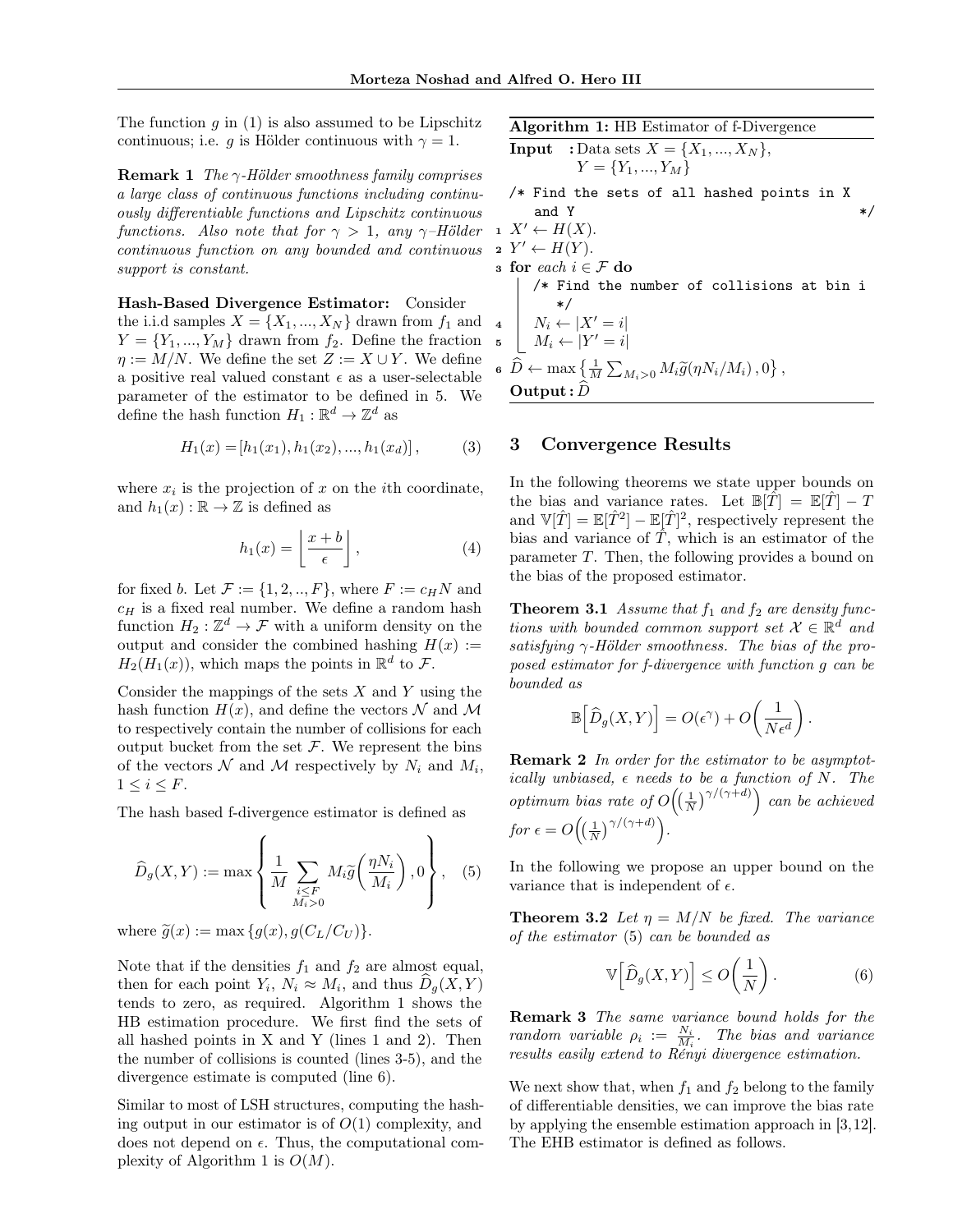Ensemble Hash-Based Estimator: Assume that the density functions have continuous derivatives up to order  $q \geq d$ . Let  $\mathcal{T} := \{t_1, ..., t_T\}$  be a set of index values with  $t_i < c$ , where  $c > 0$  is a constant. Let  $\epsilon(t) := tN^{-1/2d}$ . The weighted ensemble estimator is defined as

$$
\widehat{D}_w := \sum_{t \in \mathcal{T}} w(t) \widehat{D}_{\epsilon(t)},\tag{7}
$$

where  $D_{\epsilon(t)}$  is the hash based estimator of f-divergence, with the hashing parameter of  $\epsilon(t)$ . The following theorem states a sufficient condition for the weight vector  $w$  that ensures that the ensemble estimator  $(7)$ achieves an MSE rate of  $O(1/N)$ .

**Theorem 3.3** Let  $T > d$  and  $w_0$  be the solution to:

$$
\min_{w} \quad ||w||_2
$$
\n
$$
subject\ to \quad \sum_{t \in \mathcal{T}} w(t) = 1,
$$
\n
$$
\sum_{t \in \mathcal{T}} w(t)t^i = 0, i \in \mathbb{N}, i \leq d. \quad (8)
$$

Then the MSE rate of the ensemble estimator  $D_{w_0}$  is  $O(1/N)$ .

#### 4 Online Divergence Estimation

In this section we study the problem of online divergence estimation. In this setting we consider two data steams  $X = \{X_1, X_2, ..., X_N\}$  and  $Y = \{Y_1, Y_2, ..., Y_N\}$ with i.i.d samples, and we are interested in estimating the divergence between two data sets. The number of samples increase over time and an efficient update of the divergence estimate is desired. The time complexity of a batch update, which uses the entire update batch to compute the estimate at each time point, is  $O(N)$ , and it may not be so effective in cases which we need quick detection of any change in the divergence function.

Algorithm 2 updates the divergence with amortized runtime complexity of order  $O(1)$ . Define the sets  $X^N := \{X_i\}_{i=1}^N, Y^N := \{Y_i\}_{i=1}^N$ , the number of X and Y samples in each partition, and the divergence estimate between  $X^N$  and  $Y^N$ . Consider updating the estimator with new samples  $X_{N+1}$  and  $Y_{N+1}$ . In the first and second lines of algorithm 2, the new samples are added to the datasets and the values of  $N_i$  and  $M_i$ of the bins in which the new samples fall. We can find these bins in  $O(1)$  using a simple hashing. Note that once  $N_i$  and  $M_i$  are updated, the divergence measure can be updated, but the number of bins is not increased, by Theorem 3.1, it is clear that the bias will not be reduced. Since increasing the number of bins requires

recomputing the bin partitions, a brute force rebinning approach would have order  $O(N)$  complexity, and it were updated N times, the total complexity would be  $O(N^2)$ . Here we use a trick and update the hash function only when  $N + 1$  is a power of 2. In the following theorem, which is proved in appendix, we show that the MSE rate of this algorithm is order  $O(1/N)$  and the total rebinngn computational complexity is order  $O(N)$ .

Theorem 4.1 MSE rate of the online divergence estimator shown in Algorithm 2 is order  $O(1/N)$  and the total computational complexity is order  $O(N)$ .

|                         | <b>Algorithm 2:</b> Online Divergence Estimation                |  |  |  |  |  |
|-------------------------|-----------------------------------------------------------------|--|--|--|--|--|
|                         | <b>Input</b> $: X^N := \{X_i\}_{i=1}^N, Y^N := \{Y_i\}_{i=1}^N$ |  |  |  |  |  |
|                         | $\widehat{D} = \widehat{D}(X^N, Y^N)$                           |  |  |  |  |  |
|                         | $(N_i, M_i)$                                                    |  |  |  |  |  |
|                         | $(X_{N+1}, Y_{N+1})$                                            |  |  |  |  |  |
|                         | 1 Add $X_{N+1}$ and Update $N_k$ s.t $H(X_{N+1}) = k$ .         |  |  |  |  |  |
|                         | 2 Add $Y_{N+1}$ and Update $M_l$ s.t $H(Y_{N+1}) = l$ .         |  |  |  |  |  |
|                         | <b>3</b> If $N + 1 = 2^i$ for some <i>i</i> , Then              |  |  |  |  |  |
| $\overline{\mathbf{4}}$ | Update $\epsilon$ to the optimum value                          |  |  |  |  |  |
|                         | 5 Re-hash X and Y                                               |  |  |  |  |  |
| 6                       | Recompute $N_i$ and $M_i$ for $0 \le i \le F$                   |  |  |  |  |  |
|                         | 7 Update $\ddot{D}$                                             |  |  |  |  |  |
|                         | Output: $\hat{D}$                                               |  |  |  |  |  |

## 5 Proofs

In this section we derive the bias bound for the densities in Hölder smoothness class, stated in Theorem 3.1. For the proofs of variance bound in Theorem 3.2, convergence rate of EHB estimator in Theorem 3.3, and online divergence estimator in Theorem 4.1, we refer the reader to the Appendix of the extended paper [15].

Consider the mapping of the  $X$  and  $Y$  points by the hash function  $H_1$ , and let the vectors  $\{V_i\}_{i=1}^L$  represent the distinct mappings of  $X$  and  $Y$  points under  $H_1$ . Here L is the number of distinct outputs of  $H_1$ . In the following lemma we prove an upper bound on L.

**Lemma 5.1** Let  $f(x)$  be a density function with bounded support  $X \subseteq \mathbb{R}^d$ . Then if L denotes the number of distinct outputs of the hash function  $H_1$  (defined in (3)) of i.i.d points with density  $f(x)$ , we have

$$
L \le O\left(\frac{1}{\epsilon^d}\right). \tag{9}
$$

**Proof** Let  $x = [x_1, x_2, ..., x_d]$  and define  $\mathcal{X}_I$  as the region defined as

$$
\mathbb{X}_I := \{ x | -c_X \le x_i \le c_X, 1 \le i \le d \},\tag{10}
$$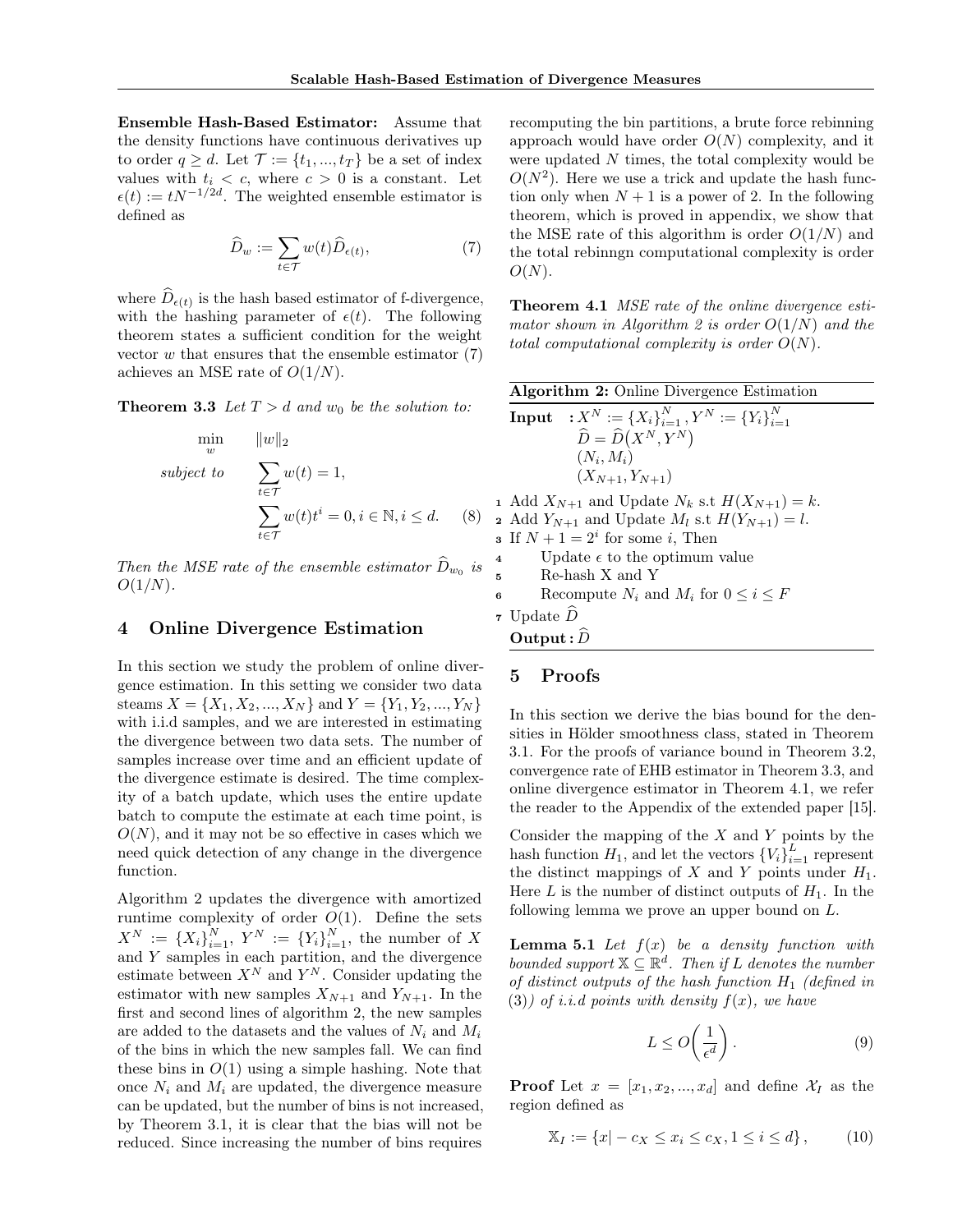where  $c_X$  is a constant such that  $\mathbb{X} \subseteq \mathbb{X}_I$ .

Thus,

 $L$  is clearly not greater than the total number of bins created by splitting the region X into partitions of volume  $\epsilon^d$ . So we have

$$
L \le \frac{(2c_X)^d}{\epsilon^d}.\tag{11}
$$

**Proof of Theorem 3.1** Let  $\{N_i'\}_{i=1}^L$  and  $\{M_j'\}_{j=1}^L$ respectively denote the number of collisions of  $X$  and Y points in the bins  $i$  and  $j$ , using the hash function  $H_1$ .  $E_i$  stands for the event that there is no collision in bin *i* for the hash function  $H_2$  with inputs  $\{V_i\}_{i=1}^L$ . We have

$$
P(E_i) = \left(1 - \frac{1}{F}\right)^L + L\left(\frac{1}{F}\right)\left(\frac{F-1}{F}\right)^{L-1}
$$

$$
= 1 - O\left(\frac{L}{F}\right). \tag{12}
$$

By definition,

$$
\widehat{D}_g(X,Y) := \frac{1}{M} \sum_{\substack{i \leq F \\ M_i > 0}} M_i \widetilde{g}\left(\frac{\eta N_i}{M_i}\right).
$$

Therefore,

$$
\mathbb{E}\left[\widehat{D}_{g}(X,Y)\right] = \frac{1}{M}\mathbb{E}\left[\sum_{\substack{i\leq F\\M_i>0}} M_i\widetilde{g}\left(\frac{\eta N_i}{M_i}\right)\right]
$$

$$
= \frac{1}{M}\sum_{\substack{i\leq F\\M_i>0}} P(E_i)\mathbb{E}\left[M_i\widetilde{g}\left(\frac{\eta N_i}{M_i}\right)\middle|E_i\right]
$$

$$
+ \frac{1}{M}\sum_{\substack{i\leq F\\M_i>0}} P(\overline{E_i})\mathbb{E}\left[M_i\widetilde{g}\left(\frac{\eta N_i}{M_i}\right)\middle|\overline{E_i}\right].
$$
(13)

We represent the second term in (13) by  $\mathbb{B}_H$ .  $\mathbb{B}_H$  has the interpretation as the bias error due to collisions in hashing. Remember that  $E_i$  is defined as the event that there is a collision at bin  $i$  for the hash function  $H_2$  with inputs  ${V_i}_{i=1}^L$ . For proving as upper bound on  $\mathbb{B}_H$ , we first need to compute an upper bound on  $\sum_{i=1}^{L} \mathbb{E}\left[M_i \big| \overline{E_i}\right]$ . This is stated in the following lemma.

Lemma 5.2 We have

$$
\sum_{\substack{i \leq F \\ M_i > 0}} \mathbb{E}\left[M_i \middle| \overline{E_i}\right] \leq O(L) \tag{14}
$$

**Proof** Define  $A_i := \{j : H_2(V_j) = i\}$ . For each i we can rewrite  $M_i$  as

$$
M_i = \sum_{j=1}^{L} \mathbb{1}_{\mathcal{A}_i}(j) M'_j.
$$
 (15)

$$
\sum_{\substack{i \leq F \\ M_i > 0}} \mathbb{E}\left[M_i | \overline{E_i}\right] = \sum_{\substack{i \leq F \\ M_i > 0}} \mathbb{E}\left[\sum_{j=1}^L \mathbb{1}_{\mathcal{A}_i}(j) M'_j | \overline{E_i}\right]
$$
\n
$$
= \sum_{\substack{i \leq F \\ M_i > 0}} \sum_{j=1}^L M'_j \mathbb{E}\left[\mathbb{1}_{\mathcal{A}_i}(j) | \overline{E_i}\right]
$$
\n
$$
= \sum_{\substack{i \leq F \\ M_i > 0}} \sum_{j=1}^L M'_j P(j \in \mathcal{A}_i | \overline{E_i})
$$
\n
$$
= \sum_{\substack{i \leq F \\ M_i > 0}} \sum_{j=1}^L M'_j \frac{P(j \in \mathcal{A}_i, \overline{E_i})}{P(\overline{E_i})}, \quad (16)
$$

where  $P(j \in \mathcal{A}_i, \overline{E_i})$  and  $P(\overline{E_i})$  can be derived as

$$
P(j \in \mathcal{A}_i, \overline{E_i}) = \frac{1}{F} \left( 1 - \left( \frac{F - 1}{F} \right)^{L - 1} \right) = O\left( \frac{L}{F^2} \right),\tag{17}
$$

and

$$
P(\overline{E_i}) = 1 - P(E_i) = O\left(\frac{L}{F}\right). \tag{18}
$$

Plugging in (17) and (18) in (16) results in

$$
\sum_{\substack{i \leq F \\ M_i > 0}} \mathbb{E}\left[M_i | \overline{E_i}\right] = \sum_{\substack{i \leq F \\ M_i > 0}} \sum_{j=1}^{L} M'_j O\left(\frac{1}{F}\right)
$$
\n
$$
= \sum_{\substack{i \leq F \\ M_i > 0}} O\left(\frac{M}{F}\right) = O(L), \qquad (19)
$$

where in the third line we use  $\eta = M/N$  and  $F = c_H N$ . In addition, the number of the terms in the sum is upper bounded by  $L$  since  $L$  is defined as the number of distinct outputs of hashing the  $X$  and  $Y$  points. Now in the following lemma we prove a bound on  $\mathbb{B}_H$ .

Lemma 5.3 Let L denote the number of distinct outputs of the hash function  $H_1$  of the X and Y sample points. The bias of estimator (5) due to hashing collision can be upper bounded by

$$
\mathbb{B}_H \le O\left(\frac{L^2}{N^2}\right) \tag{20}
$$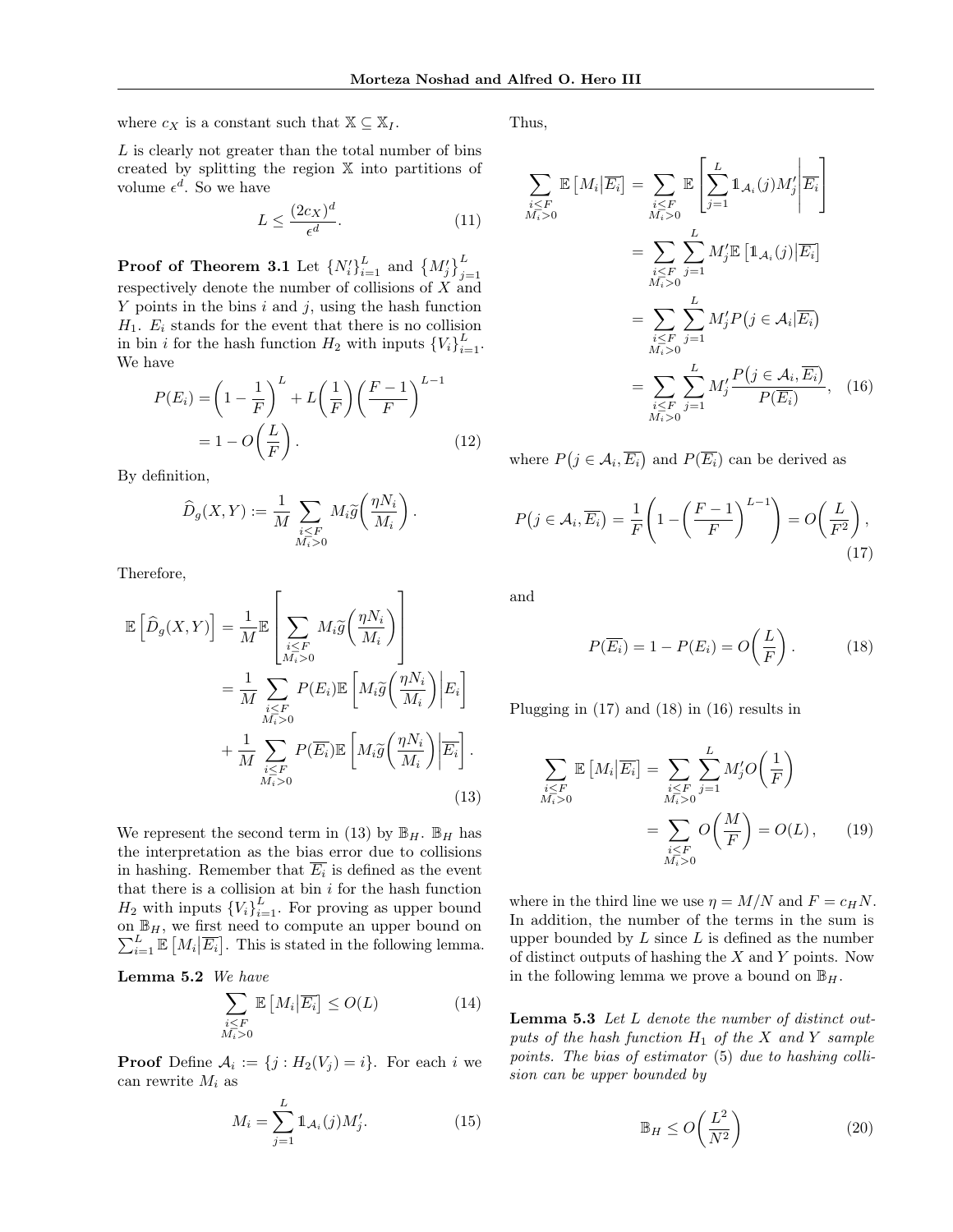**Proof** From the definition of  $\mathbb{B}_H$  we can write

$$
\mathbb{B}_{H} := \frac{1}{M} \sum_{\substack{i \leq F \\ M_i > 0}} P(\overline{E_i}) \mathbb{E} \left[ M_i \widetilde{g} \left( \frac{\eta N_i}{M_i} \right) \middle| \overline{E_i} \right]
$$

$$
= \frac{P(\overline{E_1})}{M} \sum_{\substack{i \leq F \\ M_i > 0}} \mathbb{E} \left[ M_i \widetilde{g} \left( \frac{\eta N_i}{M_i} \right) \middle| \overline{E_i} \right]
$$

$$
\leq \frac{P(\overline{E_1}) \widetilde{g}(R_{max})}{M} \sum_{\substack{i \leq F \\ M_i > 0}} \mathbb{E} \left[ M_i \middle| \overline{E_i} \right]
$$

$$
= \frac{P(\overline{E_1}) \widetilde{g}(R_{max})}{M} O(L)
$$

$$
= O\left( \frac{L^2}{N^2} \right), \tag{21}
$$

where in the second line we used the fact that  $P(\overline{E_i}) =$  $P(\overline{E_1})$ . In the third line we used the upper bound for  $\tilde{g}$ , and in the fourth line we used the result in equation  $(19).$ 

Now we are ready to continue the proof of the bias bound in  $(13)$ . Let E be defined as the event that there is no collision for the hash function  $H_2$ , and all of its outputs are distinct, that is,  $E = \bigcap_{i=1}^{F} E_i$ 

(13) can be written as

$$
\mathbb{E}\left[\hat{D}_{g}(X,Y)\right] \n= \frac{1}{M} \sum_{\substack{i \leq F \\ M_i > 0}} P(E_i) \mathbb{E}\left[M_i \tilde{g}\left(\frac{\eta N_i}{M_i}\right) \middle| E_i\right] + O\left(\frac{L^2}{N^2}\right) \n= \frac{P(E_1)}{M} \sum_{\substack{i \leq F \\ M_i > 0}} \mathbb{E}\left[M_i \tilde{g}\left(\frac{\eta N_i}{M_i}\right) \middle| E_i\right] + O\left(\frac{L^2}{N^2}\right) \n= \frac{P(E_1)}{M} \sum_{\substack{i \leq F \\ M_i > 0}} \mathbb{E}\left[M_i \tilde{g}\left(\frac{\eta N_i}{M_i}\right) \middle| E\right] + O\left(\frac{L^2}{N^2}\right)
$$
\n(22)

$$
= \frac{P(E_1)}{M} \mathbb{E} \left[ \sum_{\substack{i \leq F \\ M_i > 0}} M_i \widetilde{g} \left( \frac{\eta N_i}{M_i} \right) \middle| E \right] + O \left( \frac{L^2}{N^2} \right)
$$

$$
= \frac{P(E_1)}{M} \mathbb{E} \left[ \sum_{i=1}^{L} M_i' \widetilde{g} \left( \frac{\eta N_i'}{M_i'} \right) \middle| E \right] + O \left( \frac{L^2}{N^2} \right) (23)
$$

$$
= \frac{1 - O(L/F)}{M} \mathbb{E}\left[\sum_{i=1}^{M} \widetilde{g}\left(\frac{\eta N_i'}{M_i'}\right)\right] + O\left(\frac{L^2}{N^2}\right) \tag{24}
$$

$$
= \mathbb{E}_{Y_1 \sim f_2(x)} \mathbb{E}\left[\widetilde{g}\left(\frac{\eta N_1}{M_1'}\right) \Big| Y_1\right] + O\left(\frac{L}{N^2}\right),\tag{25}
$$

where in (22) we have used the fact that conditioned on  $E_i$ ,  $N_i$  and  $M_i$  are independent of  $E_j$  for  $i \neq j$ . In

(23) since there is no collision in  $H_2$ ,  $M'_i$  and  $N'_i$  are equal to  $M_j$  and  $N_j$  for some i and j. Equation (24) is because the values  $M_i'$  and  $N_i'$  are independent of the hash function  $H_2$  and its outputs, and finally in equation (25), we used the fact that each set  $N_i'$  and  $M'_i$  are i.i.d random variables.

At this point, assuming that the variance of  $\frac{N_1'}{M_1'}$  is upper bounded by  $O(1/N)$  and using (Lemma 3.2 in [9]), we only need to derive  $\mathbb{E}\left[\frac{N_1'}{M_1'}\right]$ , and then we can simply find the RHS in (25). Note that  $N_i'$  and  $M_i'$  are independent and have binomial distributions with the respective means of  $NP_i^X$  and  $MP_i^Y$ , where  $P_i^X$  and  $P_i^Y$  are the probabilities of mapping  $X$  and  $Y$  points with the respective densities  $f_0$  and  $f_1$  into bin *i*. Hence,

$$
\mathbb{E}\left[\frac{N_1'}{M_1'}\bigg|Y_1\right] = \mathbb{E}\left[N_1'\middle|Y_1\right]\mathbb{E}\left[M_1'\right]^{-1}\bigg|Y_1\right].\tag{26}
$$

Let  $B_i$  denote the area for which all the points map to the same vector  $V_i$ .  $\mathbb{E}[N'_i]$  can be written as:

$$
\mathbb{E}[N_i'] = N \int_{x \in B_i} f_1(x) dx
$$
  
\n
$$
= N \int_{x \in B_i} f_1(Y_i) + O(||x - Y_i||^{\gamma}) dx
$$
  
\n
$$
= N \epsilon^d f_1(Y_i) + N \int_{x \in B_i} O(||x - Y_i||^{\gamma}) dx
$$
  
\n
$$
= N \epsilon^d f_1(Y_i) + N \int_{x \in B_i + Y_i} O(||x||^{\gamma}) dx, \quad (27)
$$

where in the second equality we have used the definition in (2). Let define  $B_i' := \frac{1}{\epsilon} B_i + \frac{1}{\epsilon} Y_i$  and

$$
C_{\gamma}(Y_i) := \int_{x' \in B_i'} \|x'\|^{\gamma} dx'. \tag{28}
$$

Note that  $C_{\gamma}(Y_i)$  is a constant independent of  $\epsilon$ , since the volume of  $B_i'$  is independent of  $\epsilon$ . By defining  $x' = x/\epsilon$  we can write

$$
\int_{x \in B_i + Y_i} \|x\|^{\gamma} dx = \int_{x' \in B_i'} \epsilon^{\gamma} \|x'\|^{\gamma} (\epsilon^d dx') = C_{\gamma}(Y_i) \epsilon^{\gamma + d}
$$
\n(29)

Also note that since the number of  $X$  and  $Y$  points in each bin are independent we have  $\mathbb{E}[N_i'|Y_i] = \mathbb{E}[N_i']$ , and therefore

$$
\mathbb{E}\left[N'_i|Y_i\right] = N\epsilon^d f_1(Y_i) + O\big(N\epsilon^{\gamma+d}C_\gamma(Y_i)\big)\,. \tag{30}
$$

Next, note that  $\mathbb{E}[M_i'|Y_i]$  has a non-zero binomial distribution, for which the first order inverse moment can be written as [16]: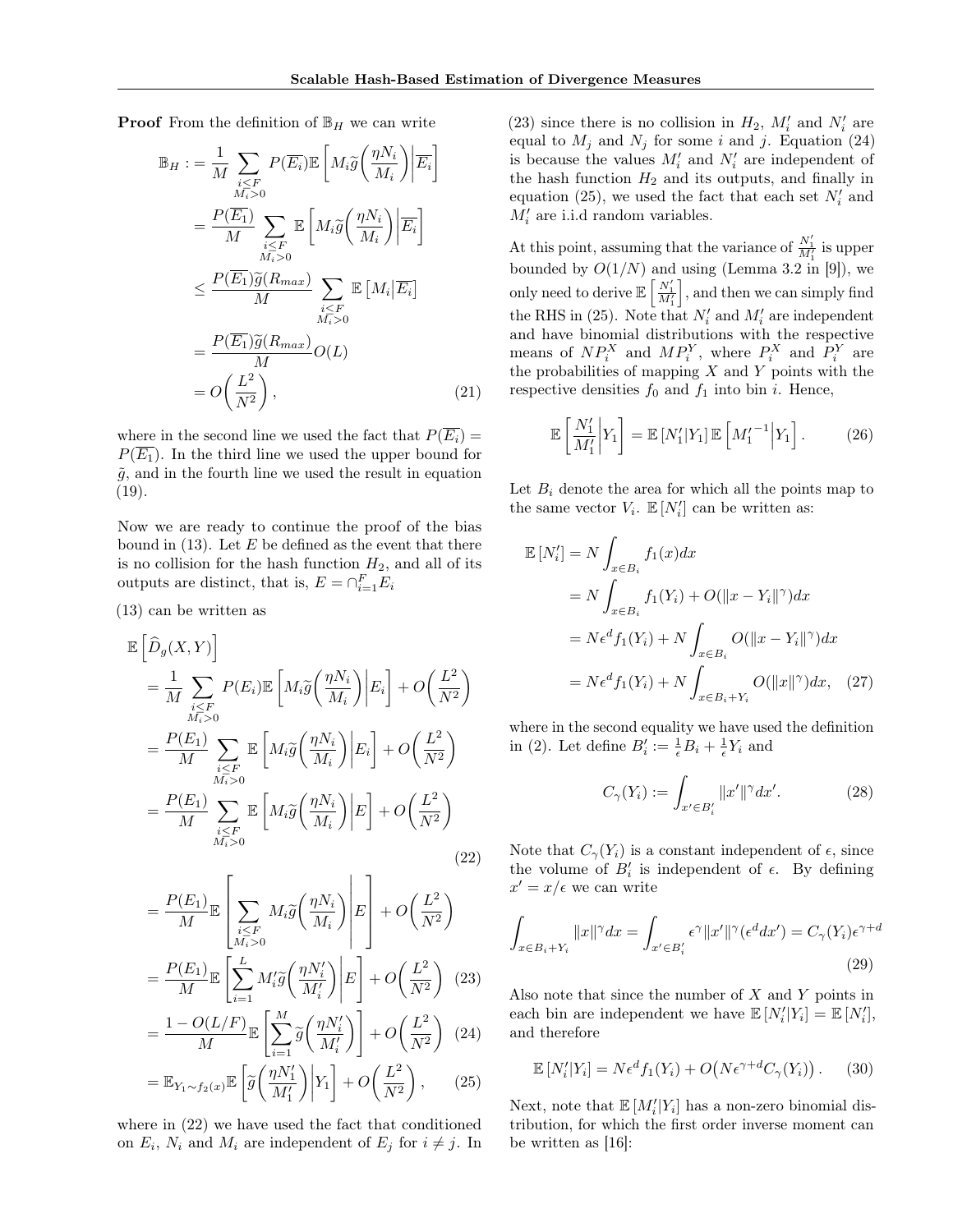$$
\mathbb{E}\left[M_i'^{-1}|Y_i\right] = \left[M\epsilon^d f_2(Y_i) + O\left(M\epsilon^{\gamma+d} C(Y_i)\right)\right]^{-1} \times \left(1 + O\left(\frac{1}{M\epsilon^d f_2(Y_i)}\right)\right)
$$

$$
= \left(M\epsilon^d f_2(Y_i)\right)^{-1} \left[1 + O(\epsilon^{\gamma}) + O\left(\frac{1}{M\epsilon^d}\right)\right]
$$
(31)

Thus, (26) can be simplified as

$$
\mathbb{E}\left[\frac{N_1'}{M_1'}\bigg|Y_1\right] = \frac{f_1(Y_1)}{\eta f_2(Y_1)} + O(\epsilon^{\gamma}) + O\left(\frac{1}{M\epsilon^d}\right). \quad (32)
$$

We use (Lemma 3.2 in [9]) and Remark 3, and obtain

$$
\mathbb{E}\left[\widetilde{g}\left(\frac{\eta N_1'}{M_1'}\right)\middle|Y_1\right] = g\left(\frac{f_1(Y_1)}{f_2(Y_1)}\right) + O(\epsilon^{\gamma}) + O\left(\frac{1}{M\epsilon^d}\right) + O(N^{-\frac{1}{2}}). \tag{33}
$$

Finally from (25) we get

$$
\mathbb{B}\left[\hat{D}_g(X,Y)\right] \n= O(\epsilon^{\gamma}) + O\left(\frac{1}{M\epsilon^d}\right) + O(N^{-\frac{1}{2}}) + O\left(\frac{L^2}{N^2}\right) \n= O(\epsilon^{\gamma}) + O\left(\frac{1}{N\epsilon^d}\right),
$$
\n(34)

where in the third line we have used the upper bound on L in Lemma 5.1 and the fact that  $M/N = \eta$ . Finally note that we can use a similar method with the same steps to prove the convergence of an estimator for Rényi divergence.

#### 6 Discussion and Experiments

In this section we compare and contrast the advantages of the proposed estimator with competing estimators, and provide numerical results. These show the efficiency of our estimator in terms of MSE rate and computational complexity. Complementary simulated and real-data experiments are provided in the Appendix of the extended paper [15].

Table 1 summarizes the differences between the proposed optimum estimator (EHB) with other competing estimators: Ensemble NNR [9], Ensemble KDE [12] and Mirror KDE [17]. In terms of MSE rate, all of these estimators can achieve the optimal parametric MSE rate of  $O(1/N)$ . In terms of computational complexity, our estimator has the best runtime compared to others. The smoothness parameter required for the optimum MSE rate is stated in terms of number of required derivatives of the density functions. The proposed estimator is the first divergence estimator that

requires no extra smoothness at the boundaries. It is also the first divergence estimator that is directly applicable to online settings, retaining both the accuracy and linear total runtime. Finally, similar to NNR and Ensemble KDE estimators, the proposed estimator does not require any prior knowledge of the support of the densities.

It is also worthwhile to compare the proposed hashbased estimators (HB and EHB) to the histogram plugin estimator. While the histogram estimator performs poorly when the support set is unknown, the hash based estimator does not rely on the knowledge about the support set. There is a trade-off between bias and variance depending on the bin size parameter in histogram estimators that affects convergence rate. In hash-based estimators the variance is independent of the parameter  $\epsilon$ , which results in a better performance. In the hash-based estimator, only bins for which  $M_i > 0$  are used resulting in reduced memory requirements. Finally, as discussed before, the computational and space complexity of the hash-based estimator respectively grows linearly with the size of dimension. On the other hand, the histogram estimator suffers from exponential time and space complexity with respect to dimension.

Finally, handling the binning in histogram estimators for the support sets with complex contours makes histogram estimators difficult to implement, especially in high dimension. Implementation of our proposed hash-based estimator does not have this complexity since it does not depend on knowledge of the contours.

We compare the empirical performance of EHB to NNR, and the Ensemble KDE estimators. The experiments are done for two different types of f-divergence; KLdivergence and  $\alpha$ -divergence defined in [18]. Assume that X and Y are i.i.d. samples from independent truncated Gaussian densities. Figure 1, shows the MSE estimation rate of  $\alpha$ -divergence with  $\alpha = 0.5$  of two Gaussian densities with the respective expectations of [0, 0] and [0, 1], and equal variances of  $\sigma^2 = I_2$  for different numbers of samples. For each sample size we repeat the experiment 50 times, and compute the MSE of each estimator. While all of the estimators have the same asymptotic MSE rate, in practice the proposed estimator performs better. The runtime of this experiment is shown in Figure 2. The runtime experiment confirms the advantage of the EHB estimator compared to the previous estimators, in terms of computational complexity. Figure 3, shows the comparison of the estimators of KL-divergence between two truncated Gaussian densities with the respective expectations of  $[0, 0]$  and  $[0, 1]$ , and equal covariance matrices of  $\sigma_1^2 = \sigma_2^2 = I_2$ , in terms of their mean value and %95 confidence band. The confidence band gets narrower for greater values of  $N$ , and EHB estimator has the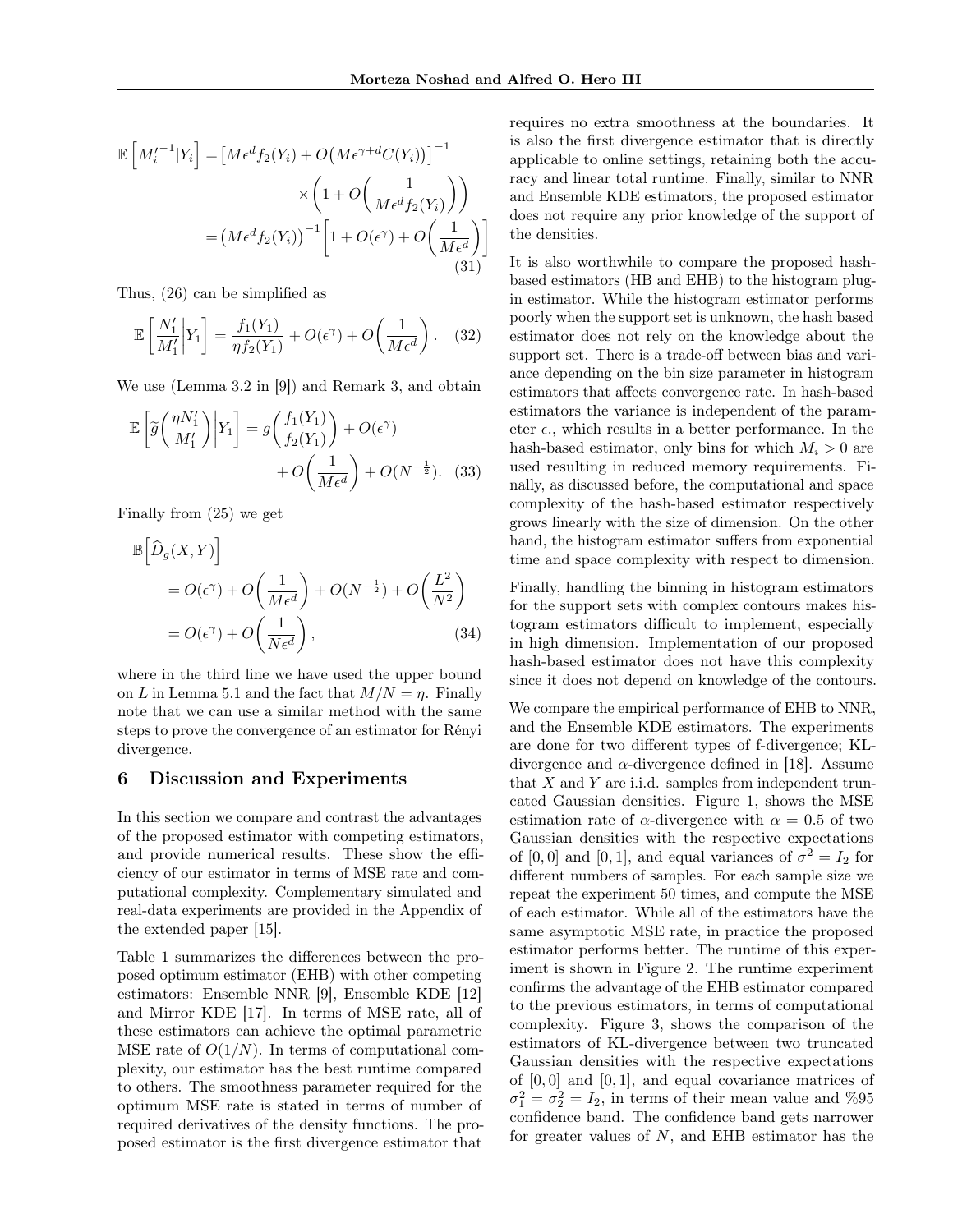| Estimator                      | ΗR     | NNR.           | Ensemble KDE | Mirror KDE |
|--------------------------------|--------|----------------|--------------|------------|
| MSE Rate                       | O(1/N) | O(1/N)         | O(1/N)       | O(1/N)     |
| Computational Complexity       | O(N)   | $O(kN \log N)$ | $O(N^2)$     | $O(N^2)$   |
| Required Smoothness $(\gamma)$ | đ.     |                | $(d+1)/2$    | d/2        |
| Extra Smooth Boundaries        | No     | Yes            | Yes          | Yes        |
| Online Estimation              | Yes    | No             | No           | No         |
| Knowledge about Boundary       | No     | Nο             | No           | Yes        |

Table 1: Comparison of proposed estimator to Ensemble NNR [9], Ensemble KDE [12] and Mirror KDE [17]



Figure 1: MSE comparison of  $\alpha$ -divergence estimators with  $\alpha = 0.5$  between two independent, mean-shifted truncated 2D Gaussian densities, versus different number of samples.



Figure 2: Runtime comparison of  $\alpha$ -divergence with  $\alpha = 0.5$  between two independent, mean-shifted truncated 2D Gaussian densities, versus different number of samples.

narrowest confidence band. In Figure 4 the MSE rates of the three  $\alpha$ -divergence estimators are compared in dimension  $d = 4$ ,  $\alpha = 2$ , for two independent truncated Gaussian densities with the expectations  $\mu_1 = \mu_2$  and covariances  $\sigma_1^2 = \sigma_2^2 = I_4$ , versus different number of samples.

## 7 Conclusion

In this paper we proposed a fast hash based estimation method for f-divergence. We obtained bias and variance convergence rates, and validated our results by numerical experiments. Extending the method to hashbased mutual information estimation is a worthwhile topic for future work.



Figure 3: Comparison of the estimators of KLdivergence between two mean-shifted truncated 2D Gaussian densities, in terms of their mean value and %95 confidence band.



Figure 4: MSE estimation rate of  $\alpha$ -divergence with  $\alpha = 2$  between two identical truncated Gaussian densities with dimension  $d = 4$ , versus different number of samples.